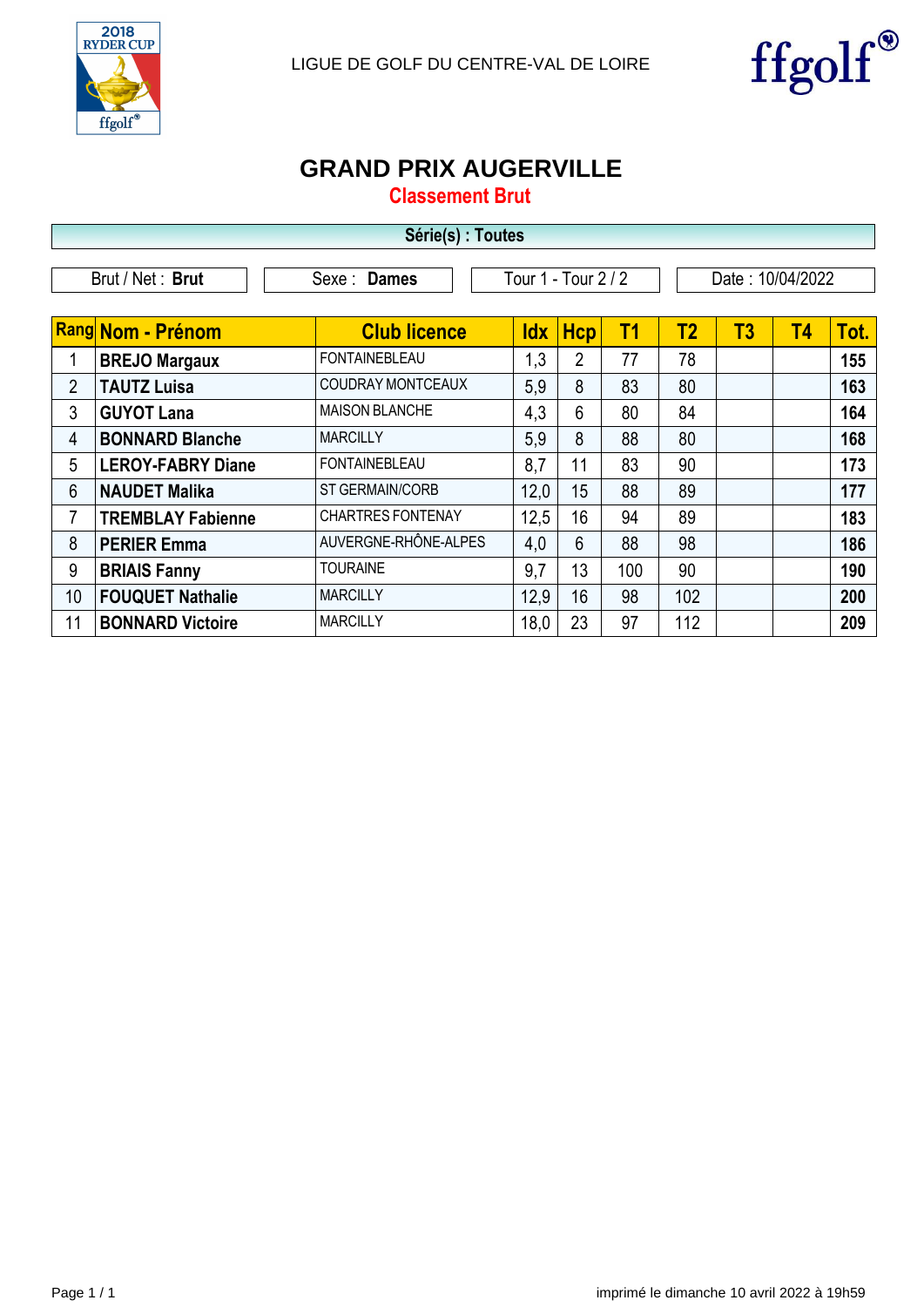



## **GRAND PRIX AUGERVILLE**

**Classement Brut**

| Série(s) : Toutes |                             |                       |                     |                |                |                  |    |           |      |  |
|-------------------|-----------------------------|-----------------------|---------------------|----------------|----------------|------------------|----|-----------|------|--|
|                   | Brut / Net: Brut            | Sexe : Messieurs      | Tour 1 - Tour 2 / 2 |                |                | Date: 10/04/2022 |    |           |      |  |
|                   |                             |                       |                     |                |                |                  |    |           |      |  |
|                   | Rang Nom - Prénom           | <b>Club licence</b>   | <b>Idx</b>          | <b>Hcp</b>     | T <sub>1</sub> | T <sub>2</sub>   | T3 | <b>T4</b> | Tot. |  |
| $\mathbf{1}$      | <b>LELONG Thibault</b>      | <b>FONTAINEBLEAU</b>  | 3,5                 | 5              | 72             | 78               |    |           | 150  |  |
| $\overline{2}$    | <b>COTS Cyril</b>           | <b>ROCHEFORT</b>      | 3,7                 | 5              | 78             | 76               |    |           | 154  |  |
| 3                 | <b>COLAVITI Andrew</b>      | <b>BUSSY</b>          | 2,9                 | 4              | 82             | 74               |    |           | 156  |  |
| 4                 | <b>PERICAUD Olivier</b>     | CH. AUGERVILLE        | 4,6                 | $6\phantom{1}$ | 76             | 81               |    |           | 157  |  |
| 5                 | <b>BERLIN Louis</b>         | <b>STADE FRANCAIS</b> | 4,5                 | $6\phantom{1}$ | 81             | 79               |    |           | 160  |  |
| T <sub>6</sub>    | <b>PIQUE Nicolas</b>        | PARIS ILE-DE-FRANCE   | 8,3                 | 11             | 82             | 79               |    |           | 161  |  |
| T <sub>6</sub>    | <b>RIBY Antoine</b>         | <b>CRECY</b>          | 5,7                 | 8              | 78             | 83               |    |           | 161  |  |
| T <sub>8</sub>    | <b>CLUZEL Noam</b>          | <b>STADE FRANCAIS</b> | 1,2                 | $\overline{2}$ | 88             | 76               |    |           | 164  |  |
| T <sub>8</sub>    | <b>GUEZ Joel</b>            | VAUGOUARD             | 6,9                 | 9              | 85             | 79               |    |           | 164  |  |
| T <sub>8</sub>    | <b>BOSIO Cyril</b>          | ST GERMAIN/CORB       | 1,0                 | $\overline{2}$ | 84             | 80               |    |           | 164  |  |
| T <sub>8</sub>    | <b>PRINGAULT Charles</b>    | COUDRAY MONTCEAUX     | 7,1                 | 10             | 80             | 84               |    |           | 164  |  |
| 12                | <b>TOURSCHER Laurent</b>    | <b>STADE FRANCAIS</b> | 1,7                 | $\mathfrak{Z}$ | 89             | 78               |    |           | 167  |  |
| T <sub>13</sub>   | <b>MONGIN Mathieu</b>       | PARIS ILE-DE-FRANCE   | 4,7                 | $\overline{7}$ | 88             | 80               |    |           | 168  |  |
| T <sub>13</sub>   | <b>FONT Gael</b>            | LEGOLFNATIONAL        | 6,5                 | 9              | 83             | 85               |    |           | 168  |  |
| T <sub>13</sub>   | <b>VANDOMMELE Loic</b>      | VAL DE L'INDRE        | 4,6                 | 6              | 80             | 88               |    |           | 168  |  |
| T <sub>16</sub>   | <b>RUFFIER-MERAY Armand</b> | <b>LALOUBERE</b>      | 3,8                 | 5              | 86             | 83               |    |           | 169  |  |
| T16               | <b>LE CORRE Kenny</b>       | <b>CELY</b>           | 3,8                 | 5              | 84             | 85               |    |           | 169  |  |
| T18               | <b>PETRISOT Emeric</b>      | CEPOY GOLF            | 8,0                 | 11             | 90             | 80               |    |           | 170  |  |
| T18               | <b>TERRASSON Eric</b>       | <b>STADE FRANCAIS</b> | 9,4                 | 13             | 88             | 82               |    |           | 170  |  |
| T <sub>18</sub>   | <b>TAGHER William</b>       | CANNES-MOUGINS        | 5,0                 | $\overline{7}$ | 80             | 90               |    |           | 170  |  |
| T <sub>21</sub>   | <b>PERROT Clement</b>       | <b>CELY</b>           | 5,8                 | 8              | 87             | 84               |    |           | 171  |  |
| T <sub>21</sub>   | <b>DAUX Thierry</b>         | <b>CELY</b>           | 5.1                 | $\overline{7}$ | 80             | 91               |    |           | 171  |  |
| 23                | <b>BRUN Tobias</b>          | CANNES-MOUGINS        | 3,8                 | 5              | 79             | 93               |    |           | 172  |  |
| T24               | <b>NAJIMI Hisham</b>        | CH. HUMIERE           | 8,3                 | 11             | 92             | 81               |    |           | 173  |  |
| T24               | <b>TOULIS Denis</b>         | CELY                  | 7,7                 | 10             | 90             | 83               |    |           | 173  |  |
| T26               | <b>BENNATAN Aaron</b>       | RCF LA BOULIE         | 6,1                 | 8              | 88             | 86               |    |           | 174  |  |
| T26               | <b>CLUZEL Philippe</b>      | <b>STADE FRANCAIS</b> | 6,2                 | 8              | 85             | 89               |    |           | 174  |  |
| T <sub>26</sub>   | <b>JOUAULT Romain</b>       | CH. AUGERVILLE        | 5,1                 | $\overline{7}$ | 82             | 92               |    |           | 174  |  |
| T29               | <b>CHEVALIER Francis</b>    | <b>CELY</b>           | 7,2                 | 10             | 90             | 85               |    |           | 175  |  |
| T <sub>29</sub>   | <b>BENNATAN Elie</b>        | RCF LA BOULIE         | 8,2                 | 11             | 86             | 89               |    |           | 175  |  |
| T29               | <b>LELONG Alexis</b>        | CH. AUGERVILLE        | 11,0                | 15             | 83             | 92               |    |           | 175  |  |
| T32               | <b>BRETON Lou</b>           | LEGOLFNATIONAL        | 10,5                | 14             | 87             | 89               |    |           | 176  |  |
| T32               | <b>RABALLAND Matthieu</b>   | NANTES ERDRE          | 11,1                | 15             | 86             | 90               |    |           | 176  |  |
| T34               | <b>GAUDUCHON Thomas</b>     | <b>SENART</b>         | 6,7                 | $9\,$          | 91             | 87               |    |           | 178  |  |
| T34               | <b>DUMONT Francois</b>      | ST GERMAIN/CORB       | 1,2                 | $\overline{2}$ | 90             | 88               |    |           | 178  |  |